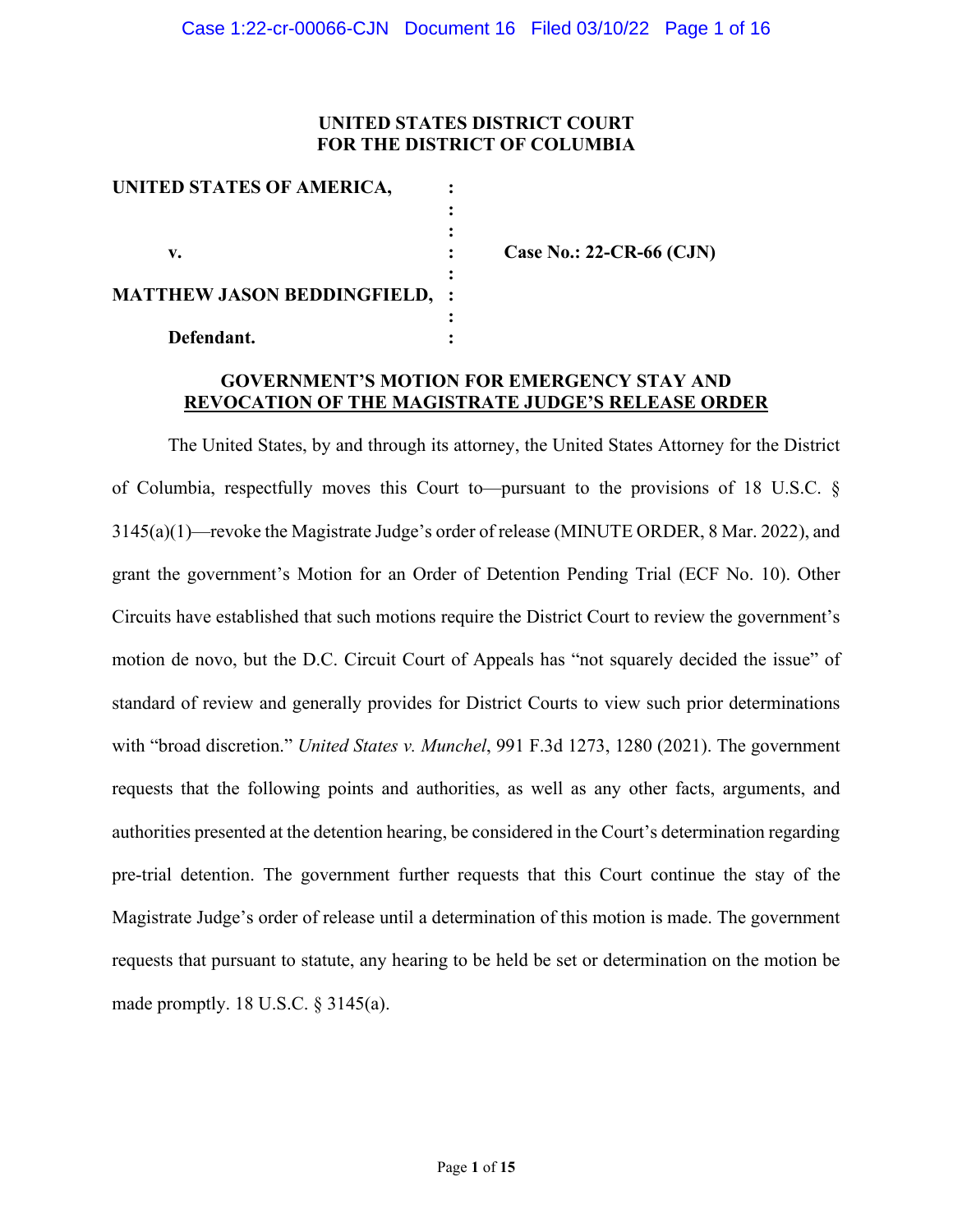#### L. **PROCEDURAL BACKGROUND**

The government relies on and incorporates the procedural background contained in its Motion for an Order of Detention Pending Trial. ECF No. 10, pp. 2-3. Since the filing of that motion, a Grand Jury has returned a nine-count Indictment against the defendant, having found probable cause to believe that Beddingfield committed nine offenses. ECF No. 12.

During two court sessions, the government argued for pretrial detention and the defendant argued for conditions of release, the latter of which the Magistrate Judge granted. MINUTE ENTRY, 4 Mar. 2022; MINUTE ENTRY, 8 Mar. 2022; MINUTE ORDER, 8 Mar 2022; PROPOSED CONDITIONS OF RELEASE, 8 Mar. 2022. While the government appreciates the Magistrate Judges careful and thorough consideration of its arguments, it believes that the Magistrate Judge conclusion that conditions of release could be crafted is inaccurate, and moves this Court to decide, upon a full consideration of the record, that the government has proved by clear and convincing evidence that no condition or combination of conditions may reasonably assure the safety of any other person and of the community. 18 U.S.C.  $\S 3142(f)(1)(A)$ .

#### II. **FACTUAL BACKGROUND**

Beddingfield was on conditions of release facing charges of attempted murder when he traveled to Washington, D.C., and made his way to the United States Capitol on January 6, 2021. Assuming *arguendo* that he was within his rights to be in Washington, D.C., he was not within his rights to be an active and violent participant in the Capitol siege. He was one of the first to breach the restricted perimeter and make his way to the West Plaza using the Maryland walkway. He was one of the first to jump over the barrier and rush the line of overwhelmed U.S. Capitol Police. He fought with law enforcement to keep one of bike racks. These bike rack style barricades were there to protect law enforcement, the Capitol, and the individuals and democratic processes going on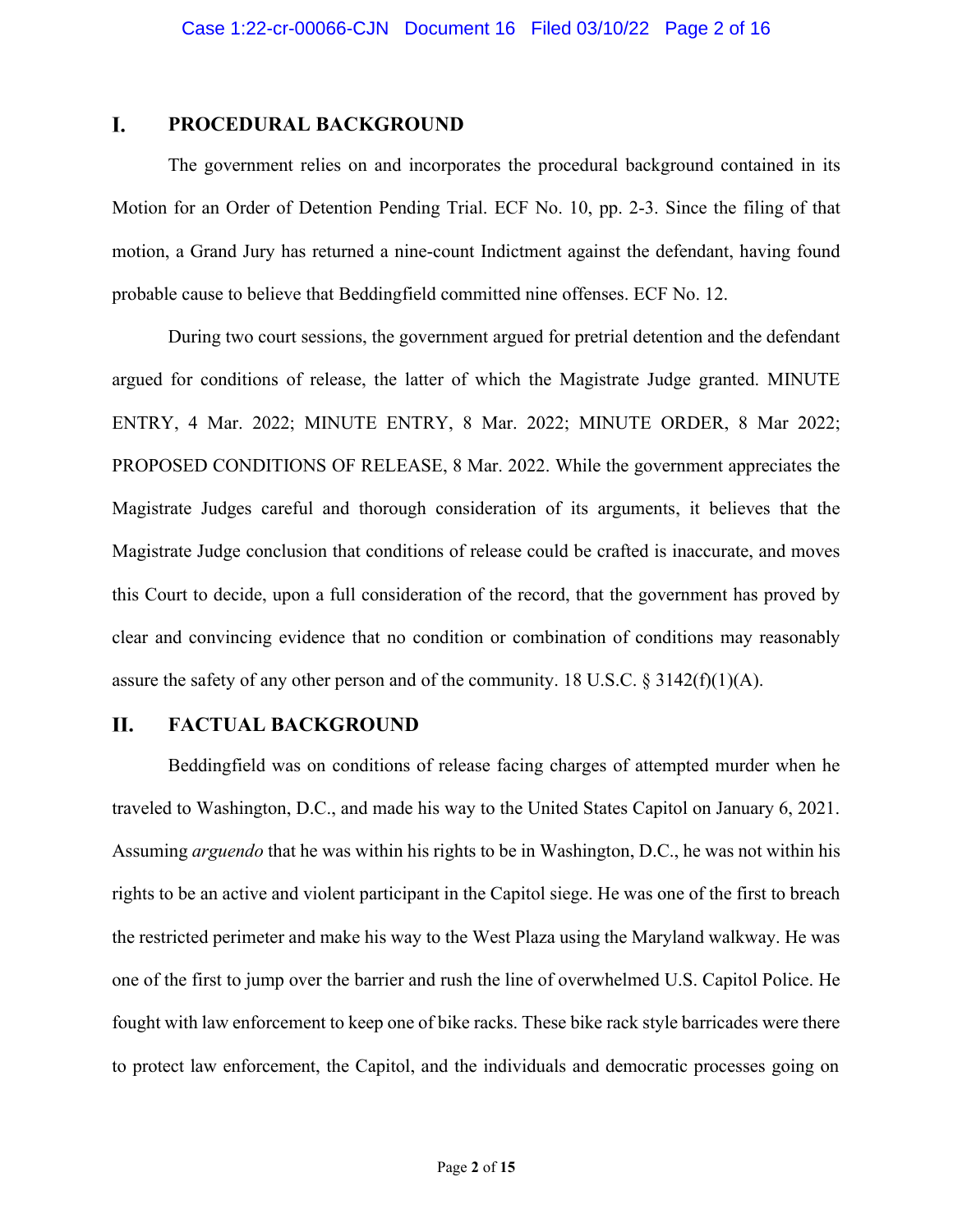### Case 1:22-cr-00066-CJN Document 16 Filed 03/10/22 Page 3 of 16

inside, but rioters, once they took control of them were breaking them down to use as weapons or using them as ladders to assist in their siege of the Capitol.

Beddingfield was one of the first to use a dangerous instrument to attack U.S. Capitol Police officers by stabbing and jabbing with the flagpole, and then by throwing a metal rod. After assaulting law enforcement, Beddingfield took a beat, filmed himself waving his flag—now broken on the bodies of law enforcement—while standing on a wall of the Capitol, and continued onward and upward. Beddingfield then entered the Capitol.

While inside, Beddingfield once again joined a mob in attempting to overwhelm law enforcement, now assisted by the Metropolitan Police Department, who were the last line of defense between the hoard of rioters that now filled the Rotunda, and the Senate Chamber and all offices and areas thereabout. Beddingfield can be seen pushing to the front of that line with his flag raised horizontally above the heads of the other rioters, ready to once again attack law enforcement. Fortunately in this instance, the line held and Beddingfield and others were dispelled. Instead of leaving, Beddingfield continued walking about the Capitol, dipping into and out of various rooms and hallways, before finally exiting out the Capitol's North Door.

Since January 6, 2021, Beddingfield has continued to engage in violent rhetoric and criminal acts that show that he cannot be trusted to follow conditions of any court and that he presents a persistent and continued danger to the community. For all other facts and proffers, the government relies on, adopts, and incorporates into this motion the facts as presented in its prior filings and on the record during the two sessions of the detention hearing.

#### III. **ANALYSIS**

All the facts and circumstances, history and characteristics, and legal authorities and caselaw surrounding Matthew Jason Beddingfield and the allegations against him establish by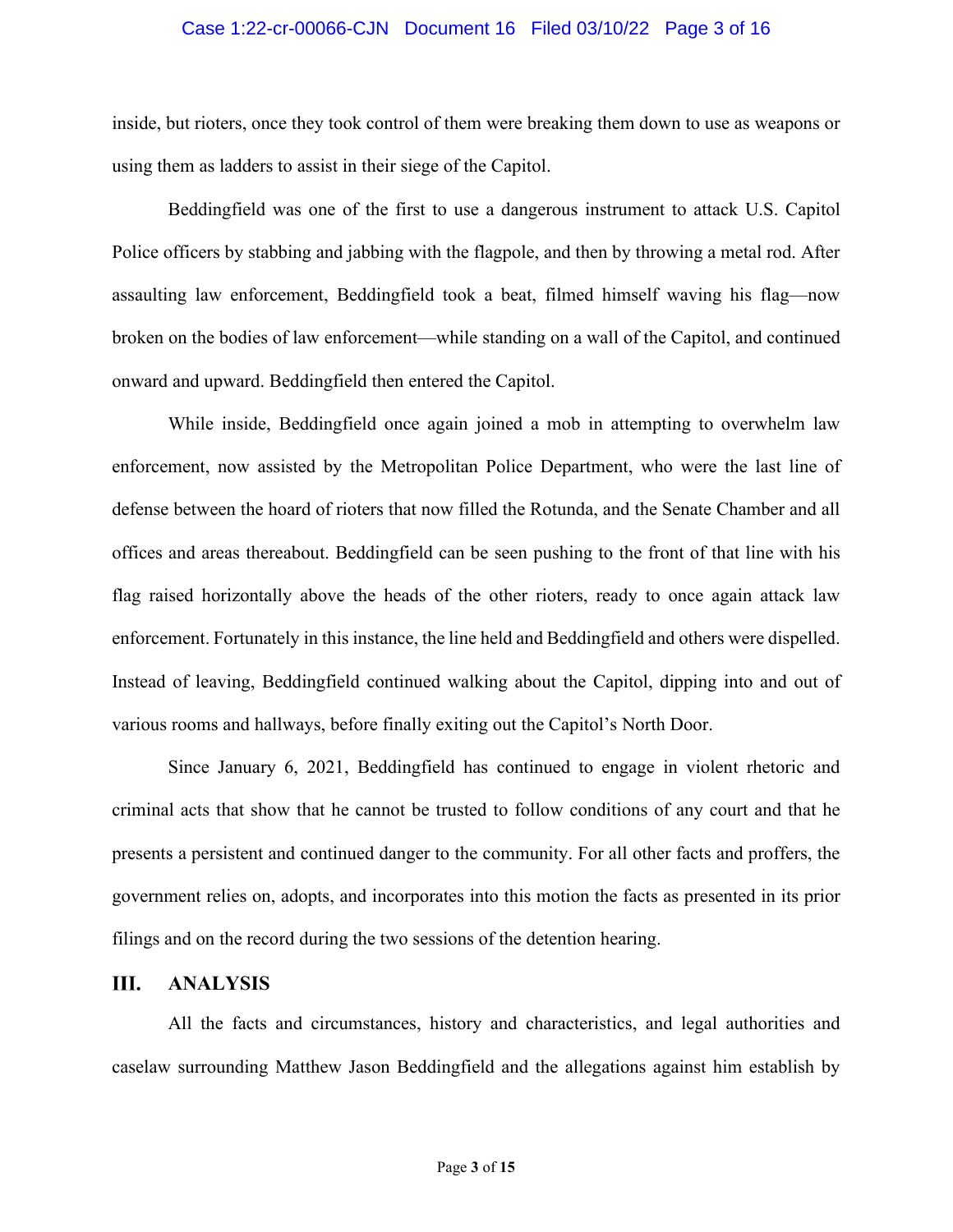### Case 1:22-cr-00066-CJN Document 16 Filed 03/10/22 Page 4 of 16

clear and convincing evidence that this Court should grant the government's request for an Order of Detention Pending Trial.

### **A. Nature and Circumstances of the Offense Charged and Weight of the Evidence**

The government relies on the representations and proffers previously made and the record as established through the filings and hearings. Accordingly, the government has proven by clear and convincing evidence that the first two factors weigh in favor of ordering Beddingfield detained pending trial.

### **B. History and Characteristics of the Defendant**

Here, Beddingfield *does* have a criminal history and he *does* have a propensity for violence. As proffered by the government, at a bare minimum this Court may consider the defendant was convicted of a felony offense for shooting a seventeen-year-old male in the head (he survived) while in a Walmart parking lot; that police found ten spent 9mm shells and two vehicles with bullet-flattened tires in the parking lot; that police pursuant to a search warrant recovered dozens of rounds of loose 9mm ammunition, 9mm ammunition loaded into magazines, marijuana, and a knife in Beddingfield's car; and that Beddingfield's father gave an interview immediately after in which he clearly stated that his son shot the victim and gave a motive for the shooting (that his son, the defendant, had been robbed). This Court may also consider that Beddingfield pleaded guilty, pursuant to *North Carolina v. Alford*, to a felony crime of violence, specifically assault with a deadly weapon causing serious injury.

That kind of a criminal history with those facts and findings pulls Beddingfield firmly away from an *Owens*/*Perkins* comparison as to the third factor and requires a closer examination of Judge Kollar-Kotelly's reasoning in *Richardson* than the Magistrate Judge performed. Even so, the first incidence where Richardson is alleged to have encountered law enforcement was a 2018 encounter with law enforcement where Richardson is alleged to have brandished a firearm, but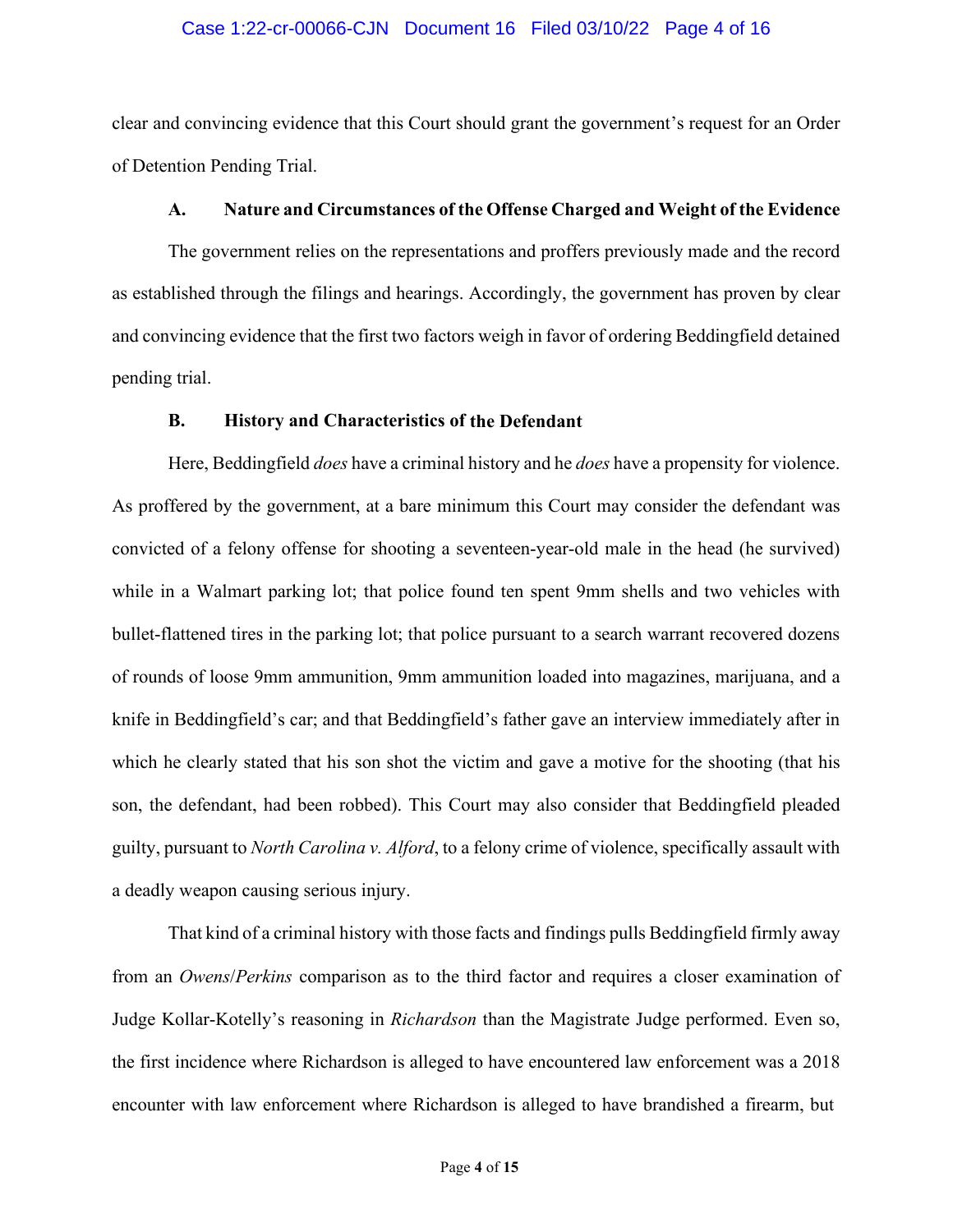### Case 1:22-cr-00066-CJN Document 16 Filed 03/10/22 Page 5 of 16

charges were never brought. His second encounter was for driving without a license and the illegal carry of a firearm, a case that is still pending and was pending when defendant participated in the Capitol siege on January 6, 2021. Beddingfield in all ways presents an easier calculus than Richardson because Beddingfield did not simply brandish a firearm in a confrontation where charges were never brought, he sprayed bullets into a Walmart parking lot, endangering the community and damaging property, striking a minor in the head and dislodging a piece of the victim's skull, all in an apparent retaliation for a robbery.

But Beddingfield's calculus goes even further, for the third factor under 18 U.S.C.  $\S 3142(g)(3)(B)$  directs the judicial officer to consider "whether, at the time of the current offense or arrest, the person was on probation, on parole, or on other release pending trial, sentencing, appeal, or completion of sentence for an offense under Federal, State, or local law." Beddingfield was, in fact, on pretrial release for a locally charged violent felony offense when he decided to use an American flag to attack and assault police officers on January 6, 2021. Further, prior to January 6, Beddingfield had already indicated that he would not abide by conditions of release set by the court and would take full advantage of what appears to have been lax supervision by immediately reestablishing a social media presence, selling "Carts," and trolling other users of social media. Thus, the third factor not only weighs in favor of pretrial detention for Beddingfield, but it is a weighty and hefty third factor that the government now places squarely on the scale, right next to factors one and two.

### **C. Nature and Seriousness of the Danger**

The defendant's continued dangerousness to the community is illustrated by the fact that even though he was serving a term of probation, even though he was allowed to remain free and given a chance at non-incarceration, Beddingfield was arrested for driving 110 MPH down a public roadway, once again proving himself to be a danger to the community.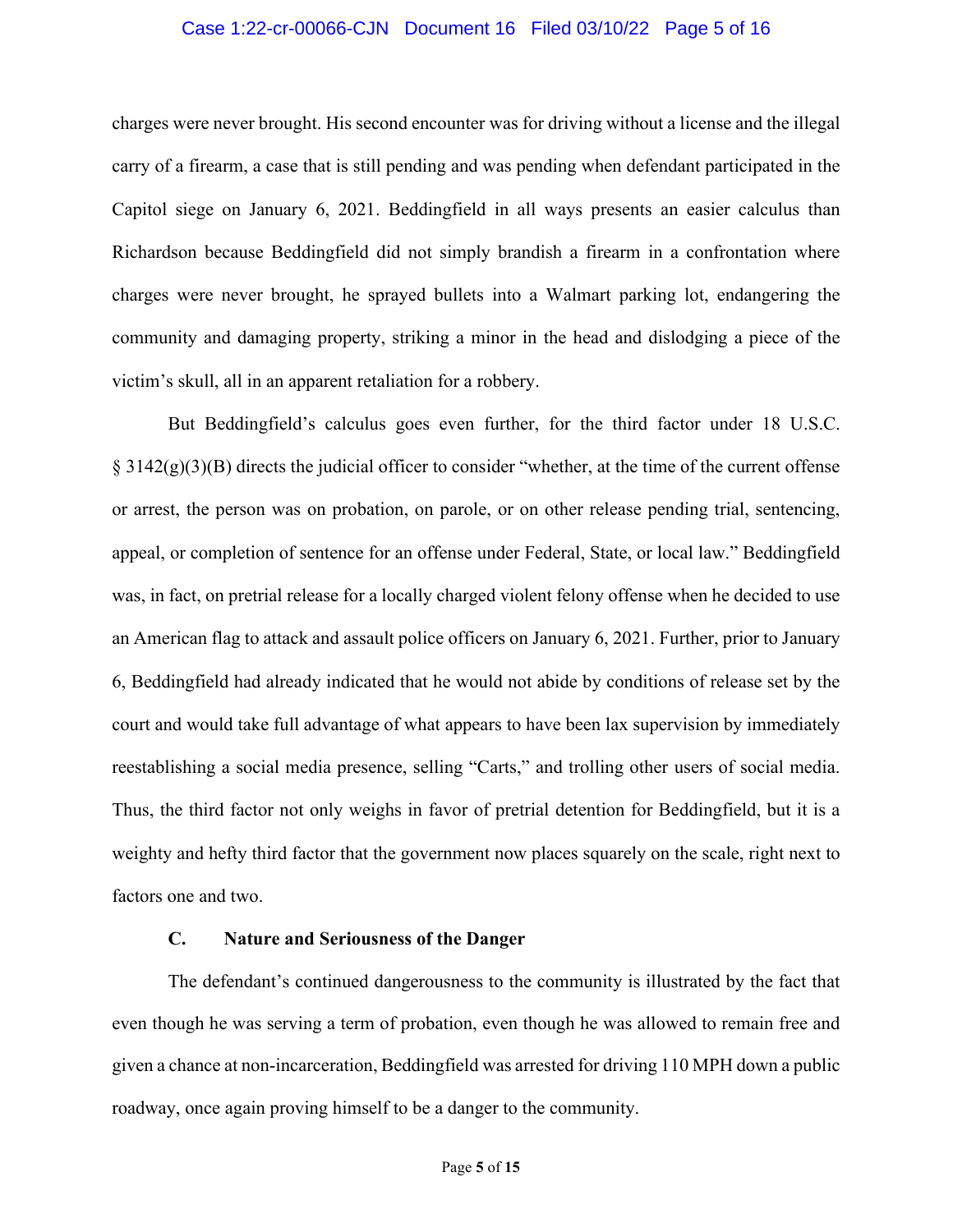### Case 1:22-cr-00066-CJN Document 16 Filed 03/10/22 Page 6 of 16

Much is made of the *Munchel* decision's treatment of the fourth factor, and rightly so. It imposes, as all judges post-*Munchel* have recognized, a recognizable burden on the government to prove the element of prospective danger. The government agrees with Judge Kollar-Kotelly's reasoning as outlined above, but also points the Court to his subsequent arrest. Further, despite the fact that defendant was a convicted felon at the time of his arrest, law enforcement recovered a total of eight firearms and over 2,000 rounds of ammunition in the Beddingfield home.

As shown by the defendant's own social media trolling, defendant was engaging in consistent and escalating rhetoric that was both vile and violent. In addition to the previously submitted conversations, the government asks this Court to consider the following recent social media conversations in which Beddingfield confronts individuals online, threatening and/or wishing physical harm on them:

### **January 16, 2022**

| <b>BEDDINGFIELD:</b>    | [unprovoked trolling] Can I hang you first? You disgusting race<br>traitor whore I hope you get raped                          |  |  |  |
|-------------------------|--------------------------------------------------------------------------------------------------------------------------------|--|--|--|
| <b>January 16, 2022</b> |                                                                                                                                |  |  |  |
|                         | [unprovoked trolling by Beddingfield omitted]                                                                                  |  |  |  |
| <b>IG USER:</b>         | Are you enjoying your Saturday night hiding behind a keyboard?<br>I'm sure your family is extremely proud                      |  |  |  |
| <b>BEDDINGFIELD:</b>    | Yes and I'm sure your family is disgusted by your decision to fuck<br>a monkey. If they aren't they should be put down as well |  |  |  |
| February 4, 2022        |                                                                                                                                |  |  |  |
| <b>BEDDINGFIELD:</b>    | [unprovoked] Beg me for mercy when my knee is on your neck<br>George                                                           |  |  |  |
| <b>IG USER:</b>         | plz do it i promise im with the smoke                                                                                          |  |  |  |
| <b>BEDDINGFIELD:</b>    | We are not our ances-                                                                                                          |  |  |  |
|                         | Down goes the $n*****$                                                                                                         |  |  |  |
| <b>IG USER:</b>         | ong we not our ancestors $\bigodot$ if u thought                                                                               |  |  |  |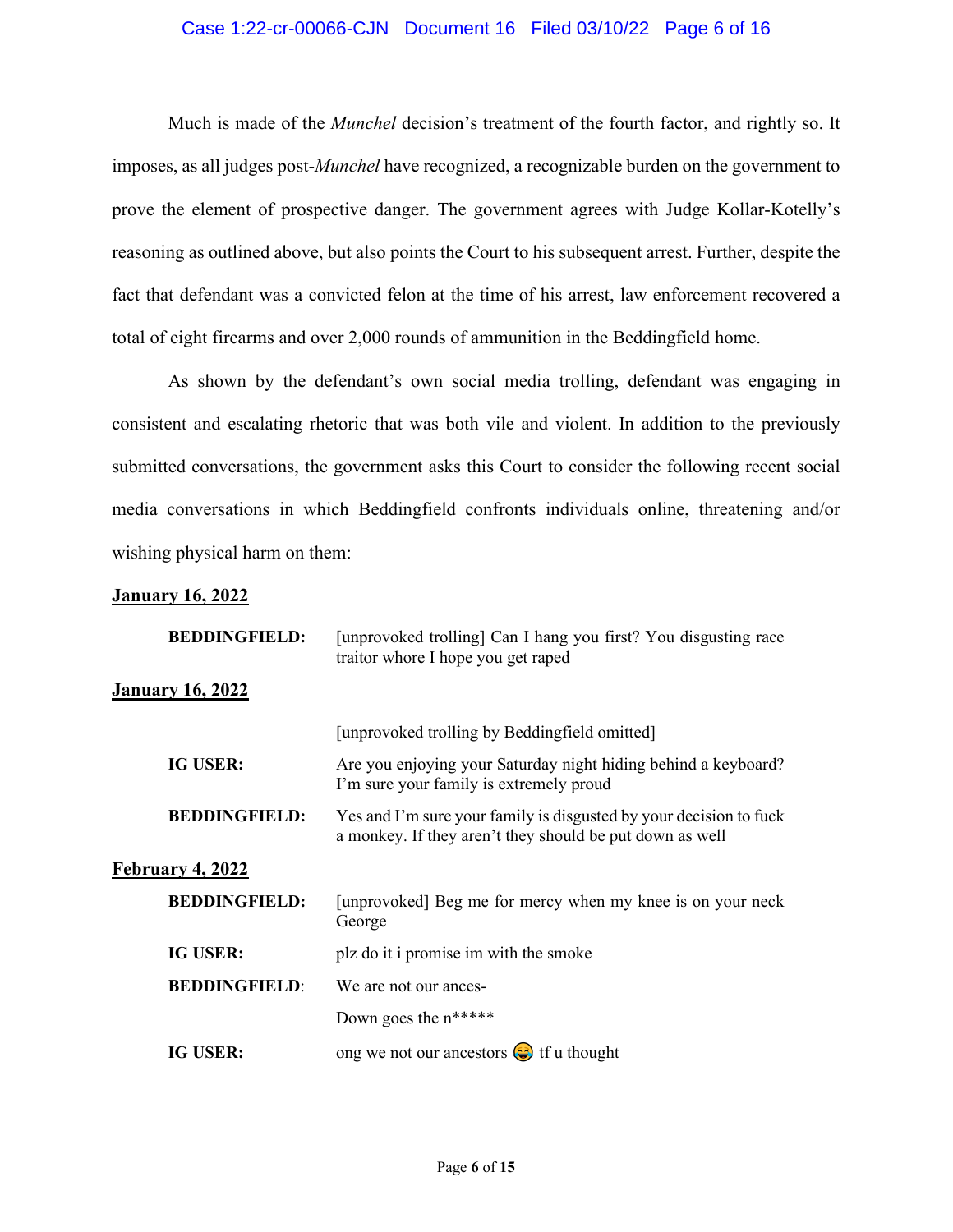### Case 1:22-cr-00066-CJN Document 16 Filed 03/10/22 Page 7 of 16

| <b>BEDDINGFIELD:</b>    | Y'all have been enslaved by every other race at some point in<br>history now y'all at the point y'all enslave each other in Africa $\bigcirc$<br>what a pathetic race |  |
|-------------------------|-----------------------------------------------------------------------------------------------------------------------------------------------------------------------|--|
| <b>IG USER:</b>         | Ight bro so we boxing or what?                                                                                                                                        |  |
| <b>BEDDINGFIELD:</b>    | Sure, as long as it's 1 on 1. Expect to end up like one of the above<br>pictures                                                                                      |  |
| <b>February 5, 2022</b> |                                                                                                                                                                       |  |
| <b>BEDDINGFIELD:</b>    | You women are dumb asf thinking you couldn't get knocked out<br>in 1 punch                                                                                            |  |
| <b>IG USER:</b>         | send addy                                                                                                                                                             |  |
| <b>BEDDINGFIELD:</b>    | "Gang stay deep" lol you probably got raped into a gang wouldn't<br>surprise me at all. Now you're a slave in your mind                                               |  |
| <b>IG USER:</b>         | u j tryna run yo fucking mouth                                                                                                                                        |  |
|                         | u not bout shit                                                                                                                                                       |  |
| <b>BEDDINGFIELD:</b>    | Speak English you're white not a n*****                                                                                                                               |  |
|                         | [Street address redacted]<br>Zebulon, NC [ZIP redacted]<br><b>United States</b>                                                                                       |  |
|                         | I'll be waiting                                                                                                                                                       |  |
|                         | You otw?                                                                                                                                                              |  |
|                         | That's what I thought n***** lover                                                                                                                                    |  |

In the *Owens* decision, and referencing other January 6 cases, Chief Judge Howell specifically stated, "Intentional and purposeful assaultive conduct, particularly involving multiple incidents of directly provocative and aggressive, threatening actions toward police, particularly combined with verbal threats before, during or continuing after that date, are all indicia of dangerousness that may warrant pretrial detention." *Owens*, 541 F. Supp. 3d at 118. Here, Beddingfield engaged in intentional and purposeful assaultive conduct when he was one of the first of what would be thousands of rioters to enter the restricted grounds of the Capitol, when he jumped over the barricades and run directly up to law enforcement, when he wrestled with law enforcement over a bike rack, when he stabbed and jabbed law enforcement with his flagpole, so forcefully and repeatedly that, like Richardson, the flagpole broke, when he took a swipe directly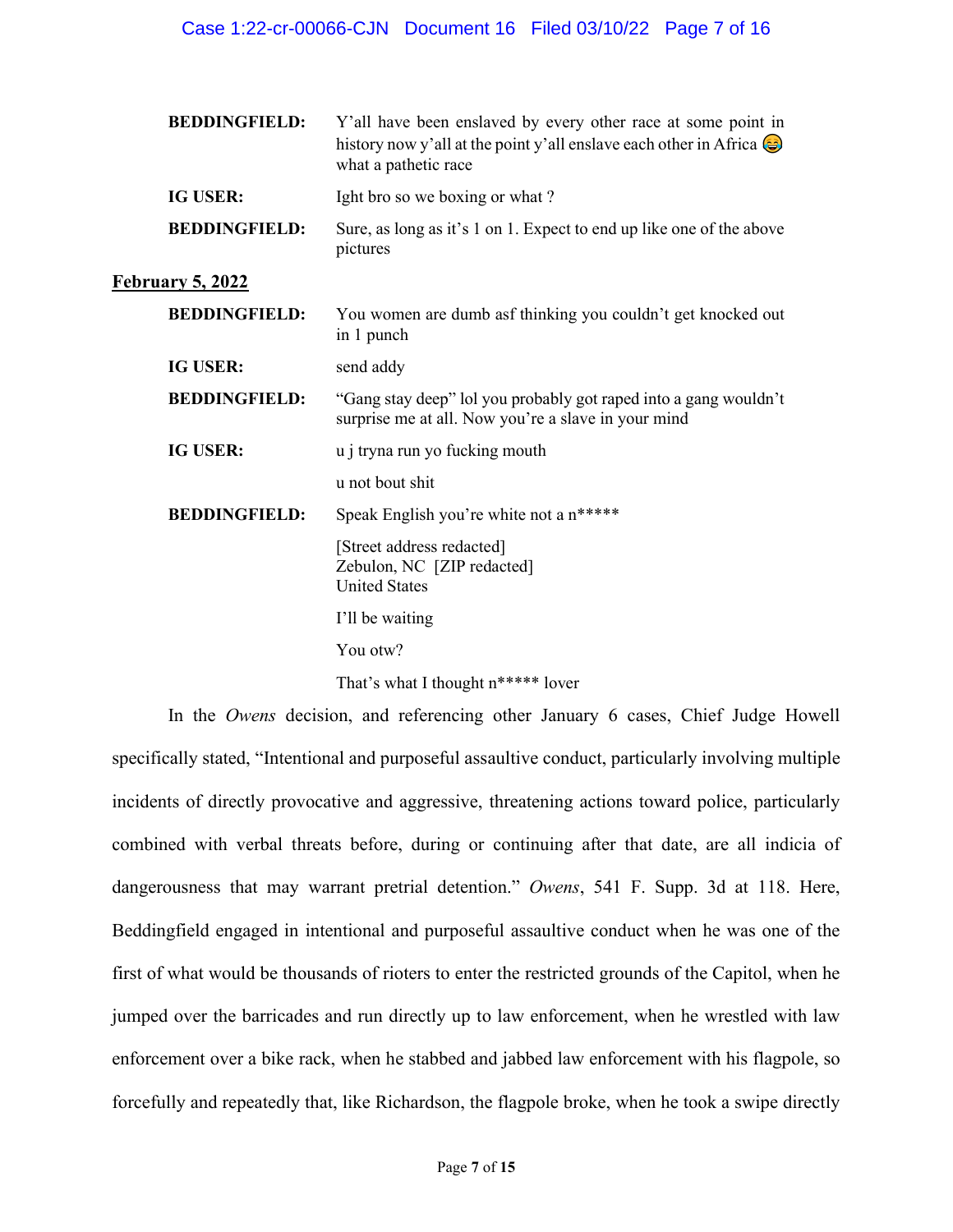### Case 1:22-cr-00066-CJN Document 16 Filed 03/10/22 Page 8 of 16

at the face of law enforcement officer who was looking away from Beddingfield, when he threw what appears to be the broken portion of his flagpole at law enforcement, and when he fought his way to the front of another mob inside the Capitol and held his flagpole once again in the attackready position and stabbing at a riot shield until he was dispelled by a chemical irritant. These are all, as Chief Judge Howell described it "multiple incidents of directly provocative and aggressive, threatening actions toward police." These were combined with vile and violent rhetoric, including verbal threats, that stretched from before January 6 all the way up to just before Beddingfield's arrest.

Under Magistrate Judge Harvey's *Perkins* opinion, he specifically stated, "the likelihood of future violence to the community or to other law enforcement officer appears, in my view, small, particularly given his lack of any violent criminal history and the absence of any indications of his commitment to political violence going forward." *Perkins*, ECF No. 43, p. 22. This Court should find that Beddingfield's likelihood of future violence to the community or to law enforcement is considerable given Beddingfield's incessant and escalating commitment to political violence. By all pre- and post-*Munchel* rubrics that the government is aware, factor four weighs in favor of detention.

Just yesterday, in a motion for an appeal of his detention order, Judge Royce C. Lamberth stated:

Some members of the public and even a few members of Congress retain the impression that peaceful political protestors are being held in jail pending trial. [Defendant's] detention disproves that delusion. [Defendant] is detained not because of his beliefs, but because of his alleged violent actions and his expressed intent to engage in violent activity again. When faced with evidence that a defendant poses an articulable threat, the Court has the power to disable that threat with pretrial detention. That is why [defendant] will remain detained pending trial. The nature and the character of the charged offenses, the weight of the evidence, [defendant's] history and characteristics, and the danger that [defendant] poses to the community all support pretrial detention.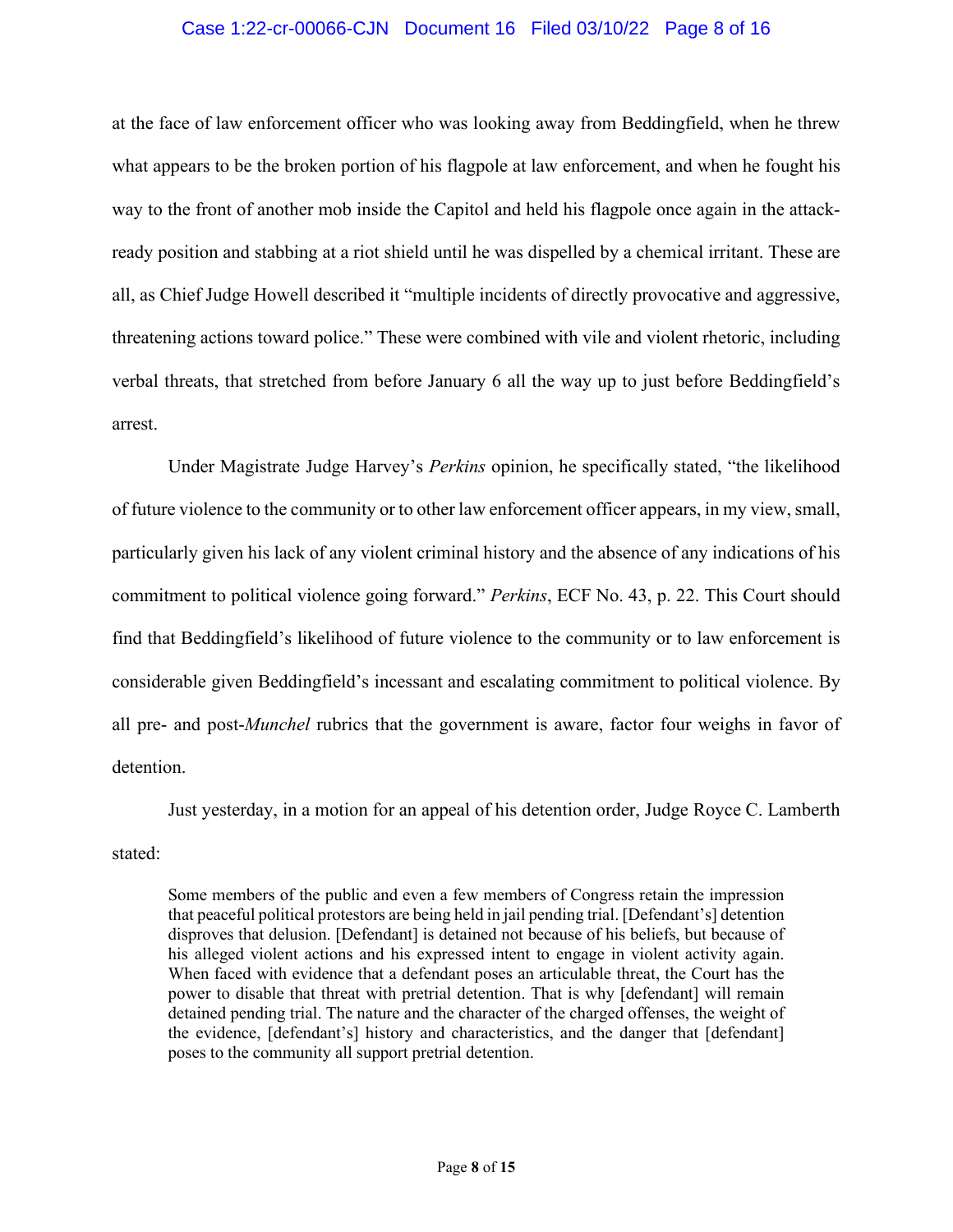*United States v. Marshall Neefe*, ECF No. 56, p. 15, 21-CR-567 (RCL) (9 Mar. 2022). The exact same paragraph could apply to Beddingfield.

#### **LEGAL AUTHORITIES** IV.

The government adopts and incorporates the legal authorities as outlined in its prior filings and on the record during the two sessions of the detention hearing. Additionally, the government addresses and distinguishes the two cases cited by the Magistrate Judge in his decision to craft conditions of release: *United States v. Owens*, 541 F. Supp. 3d 102 (D.D.C. 2021) (Howell, C.J.) and *United States v. [4] Michael Steven Perkins*, 1:21-cr-00447 (CJN). While the latter case is now before this Court, there is no indication on the docket that the government requested a review or revocation of the Magistrate Judge's order of release as to Mr. Perkins. Both Chief Judge Howell and Magistrate Judge Harvey used the prescribed 18 U.S.C. § 3142(g) factors to frame their decisions, specifically: (1) the nature and circumstances of the offense, (2) the weight of the evidence of the defendant, (3) the history and characteristics of the defendant, and (4) the nature and seriousness of the danger posed by the defendant's release. Even comparing this case to the cases set forth by Magistrate Judge Faruqui, Beddingfield is more comparable to the *Richardson* opinion. In *Owens* and *Perkins*, the respective judges hardly give that section a second thought. Owens had no criminal history, and "most important" to Magistrate Judge Harvey was the fact that Perkins had no criminal history that indicated a propensity for violence.

### **A.** *United States v. Owens*

In the *Owens* case, defendant Grady Douglas Owens, a 21-year-old college student from Blanco, Texas, who—like Beddingfield—entered the Capitol's restricted grounds on the west side of the Capitol with his father. It was around that time that Owens used a skateboard to strike an officer. After that assault, Owens and his father went around to the east side of the Capitol and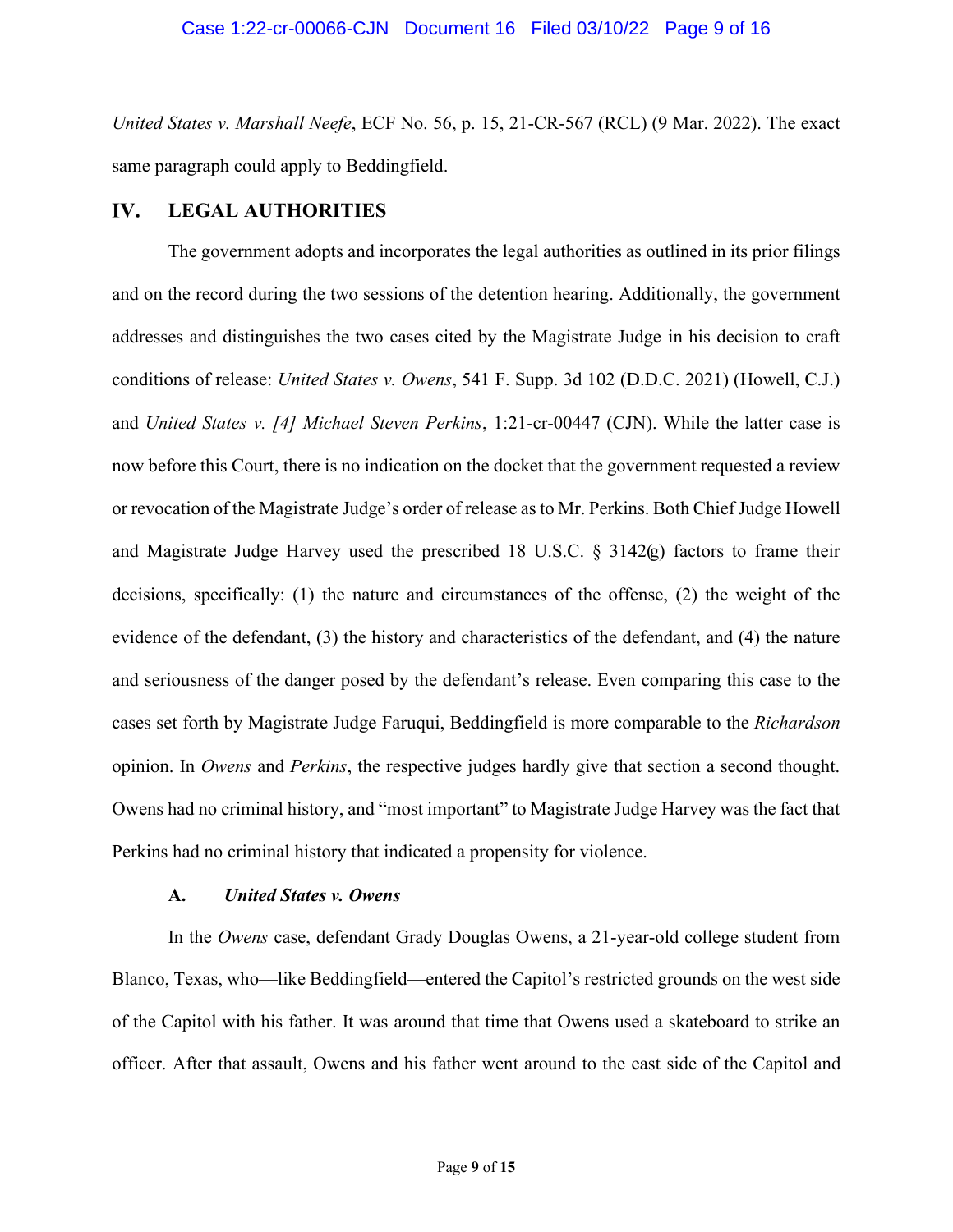### Case 1:22-cr-00066-CJN Document 16 Filed 03/10/22 Page 10 of 16

continued engaging in various activities against law enforcement, to include, allegedly, Owens using his skateboard to take another swing at law enforcement. *Owens*, 541 F. Supp. 3d at 107.

Chief Judge Howell found that of the  $3142(g)$  factors, the first two militate in favor of pretrial detention and the latter two in favor of release. Notably, the court spent little time discussing what was arguably the strongest feather in the defendant's cap, that being his history and characteristics. *Id.* at 115. Owens had no criminal history and had never been arrested. *Id.* He has "extremely strong ties to the Western District of Texas" and an "exceptionally close relationship with his family, church and community." *Id.* Owens received over thirty letters of support from family and friends. *Id.*

Chief Judge Howell then used the D.C. Circuit Court's *Munchel* opinion to frame her finding that the fourth factor— the nature and seriousness of the danger to the community posed by the defendant's release—also favors pretrial release. *Id.* at 115-18. Following a discussion of the facts of Owens case and following a comparison to many other January 6 detention rulings, Chief Judge Howell ultimately found that absent anything else, "[striking] a law enforcement officer with [a] skateboard, join[ing] a mob chorus in haranguing a police line and join[ing] the mob in trying, along [with] his father, to force his way into the Capitol building" was insufficient to support a finding of dangerousness to the community. Although the final tally was 2-2, not all factors are created equal, and Chief Judge Howell crafted conditions of release for Owens.

### *B. United States v. Perkins*

Michael Steven Perkins is defendant four in a five-defendant case, *United States v. Pollock, et al*, 21-CR-447 (CJN). While the government asked for and the court held detention proceedings, no written opinion was ever issued as Magistrate Judge Harvey put all his findings on the record, the thirty-one-page transcript of which may be found at ECF No. 43. Using Chief Judge Howell's *Owens* opinion (amongst others) to frame much of his findings, Magistrate Judge Harvey found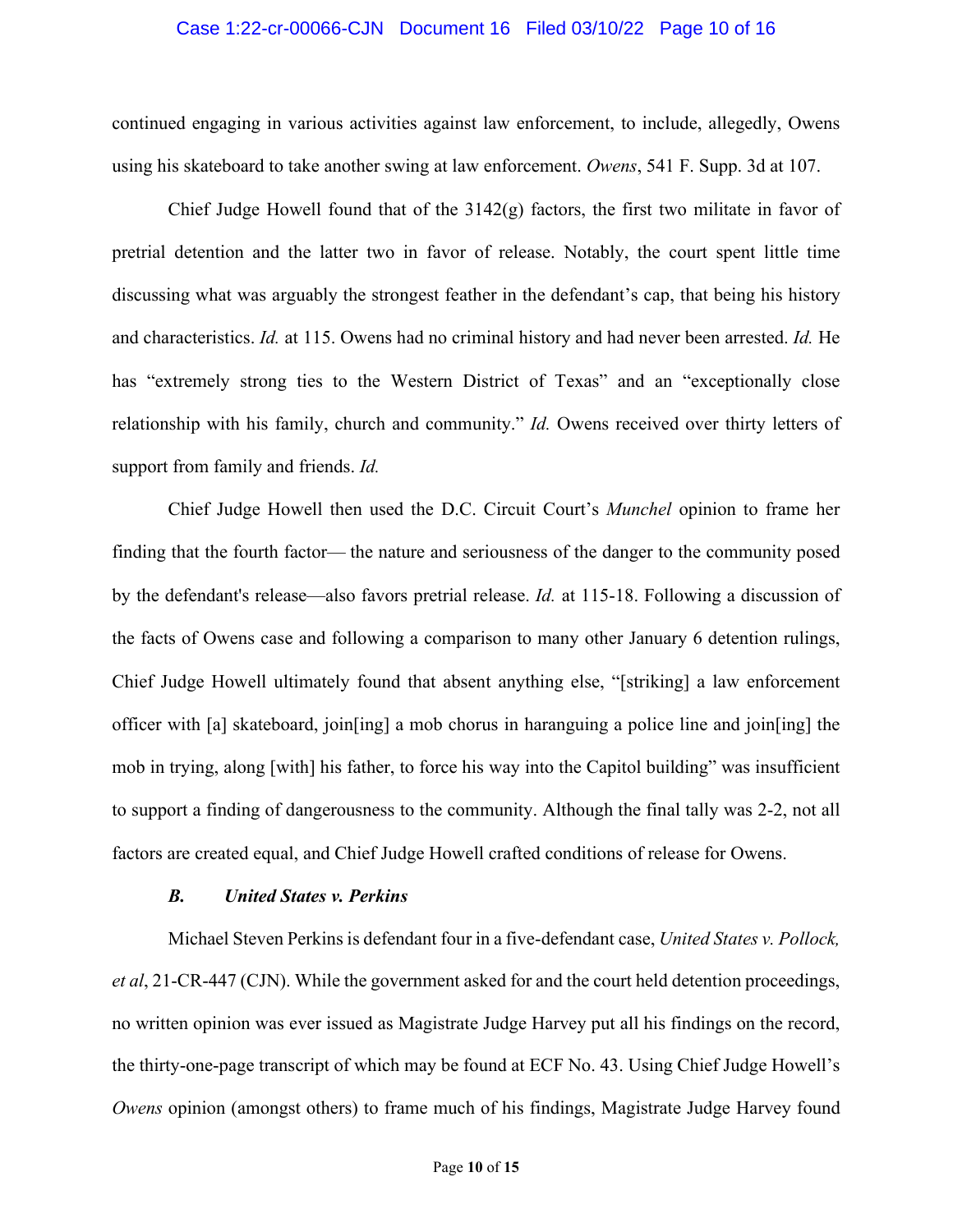### Case 1:22-cr-00066-CJN Document 16 Filed 03/10/22 Page 11 of 16

that the first two 3142(g) factors weigh in favor of pretrial detention as to Perkins and the latter two militate towards Perkins' release.

As to the third factor, the history and characteristics of the defendant, Perkins is "37 years old, [and] he's lived his whole life in the town in Florida where he was born." *Perkins*, ECF No. 43, p. 15. He has held long and steady work, has been "been married for 13 years and lives with his wife and two children." *Id.* "[M]ost important to the court," however, was the fact that Perkins has "very little criminal history  $[\dots]$  and certainly none that indicates a propensity for violence." *Id.* at 16. It bears reiteration that Magistrate Judge Harvey emphasized the lack of criminal history and especially the lack of any indication of a propensity for violence as *most important to the court*.

In weighing the fourth factor, Magistrate Judge Harvey again used the *Owens* opinion to frame his evaluation. The specific criteria he articulated was, "the D.C. Circuit has indicated that merely showing the danger a person posed to others of the community or even our democratic institutions on January 6 is not enough to justify pretrial detention." *Id.* at 19. He continues,

Chief Judge Howell directed, in *Owens*, intentional and purposeful assaultive conduct, particularly involving multiple instances of directly provocative and aggressive, threatening and aggressive behavior and threatening actions toward law enforcement on the 6th, when combined with verbal threats before, during or continuing after that date, are all indicia of the dangerousness that may warrant pretrial detention.

*Id.* at 21. Once again, two favors weighed in favor of detention and two in favor of release, and Magistrate Judge Harvey crafted conditions of release for Perkins.

### **C.** *United States v. Richardson*

The government referenced the *Richardson* opinion several times during the detention hearing for Beddingfield, but includes it herein because in the government's view, it is more applicable to the facts of this case than *Owens* or *Perkins*. *United States v. Richardson*, No. 21- 721 (CKK), 2022 U.S. Dist. LEXIS 15160 (D.D.C. Jan. 27, 2022). In *Richardson*, the Magistrate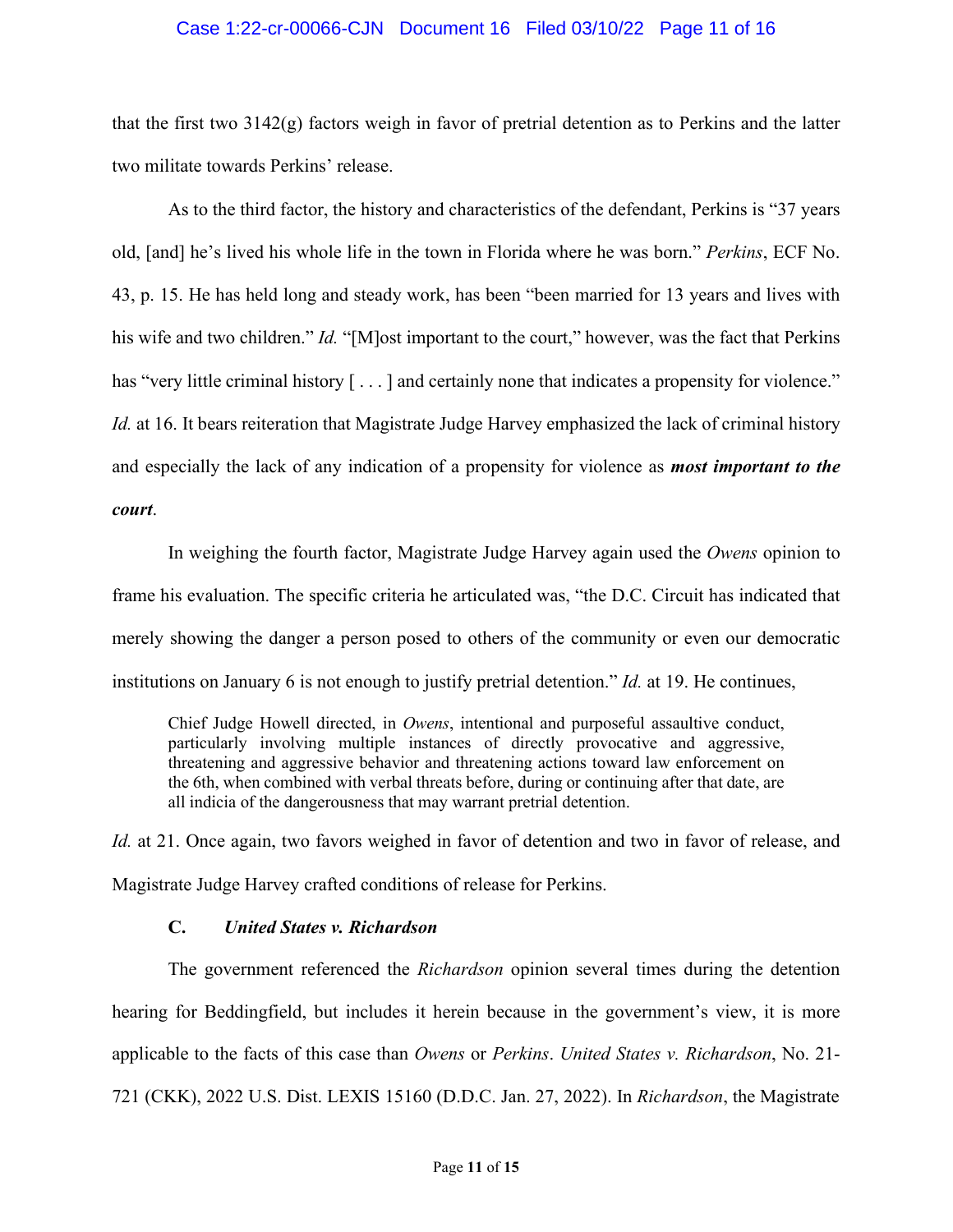### Case 1:22-cr-00066-CJN Document 16 Filed 03/10/22 Page 12 of 16

Judge out of the Eastern District of Pennsylvania ordered the defendant, a 71-year-old resident of Pennsylvania, detained after finding that the government had proven by clear and convincing evidence that no condition or combination of conditions could reasonably ensure the safety of the community, an order that defense counsel asked District Court Judge Kollar-Kotelly to revoke. *Id.* at \*11. In her determination of the motion, the Judge Kollar-Kotelly "decline[d] to hear additional evidence." *Id.* at \*2.

Richardson had traveled to D.C. from Pennsylvania and is first seen at approximately 1:40 PM confronting law enforcement on the west side of the Capitol. *Id.* at \*4. At one point, Richardson "raise[d] [a] flagpole and forcefully [swung] it downward, striking a police officer standing behind the metal barricade." *Id.* at \*5. He swung it two more times, with the third swing resulting in the flagpole breaking. *Id.* at \*5-\*6. He then appears to have dispersed when a chemical irritant was deployed. *Id.* at \*6. Between July 2018 and September 2021, Richardson had three encounters with local law enforcement, to include displaying a firearm at a gas station altercation, carrying a firearm and driving without a license, and allegedly knocking a motorcyclist off his motorcycle and brandishing a weapon at the victim's brother when he approached Richardson. *Id.* at  $*13-*16$ .

One thing that distinguishes the *Richardson* opinion from the prior two is Judge Kollar-Kotelly's thorough and recent (as compared to this case) consideration of the fourth factor. Notably, she writes,

Consistent with other courts in this jurisdiction, the Court is unpersuaded by any argument that he does not present prospective danger to the community because the precise circumstances of January 6, 2021 may not recur. *See*, *e.g.*, *Sabol*, 534 F. Supp. 3d 58, 2021 WL 1405945, at \*18 ("While the circumstances of January 6, 2021 were unique, and the day has passed, it cannot be said that every Capitol Riot defendant is no longer a danger because those exact circumstances are unlikely to arise again."). As the court articulated in *Whitton*, "even if the exact circumstances of the January 6 attacks are not 'continuing in nature' or 'likely to be repeated in the future,' the violent offenses [the defendant] committed that day are serious enough on their own to militate against pretrial release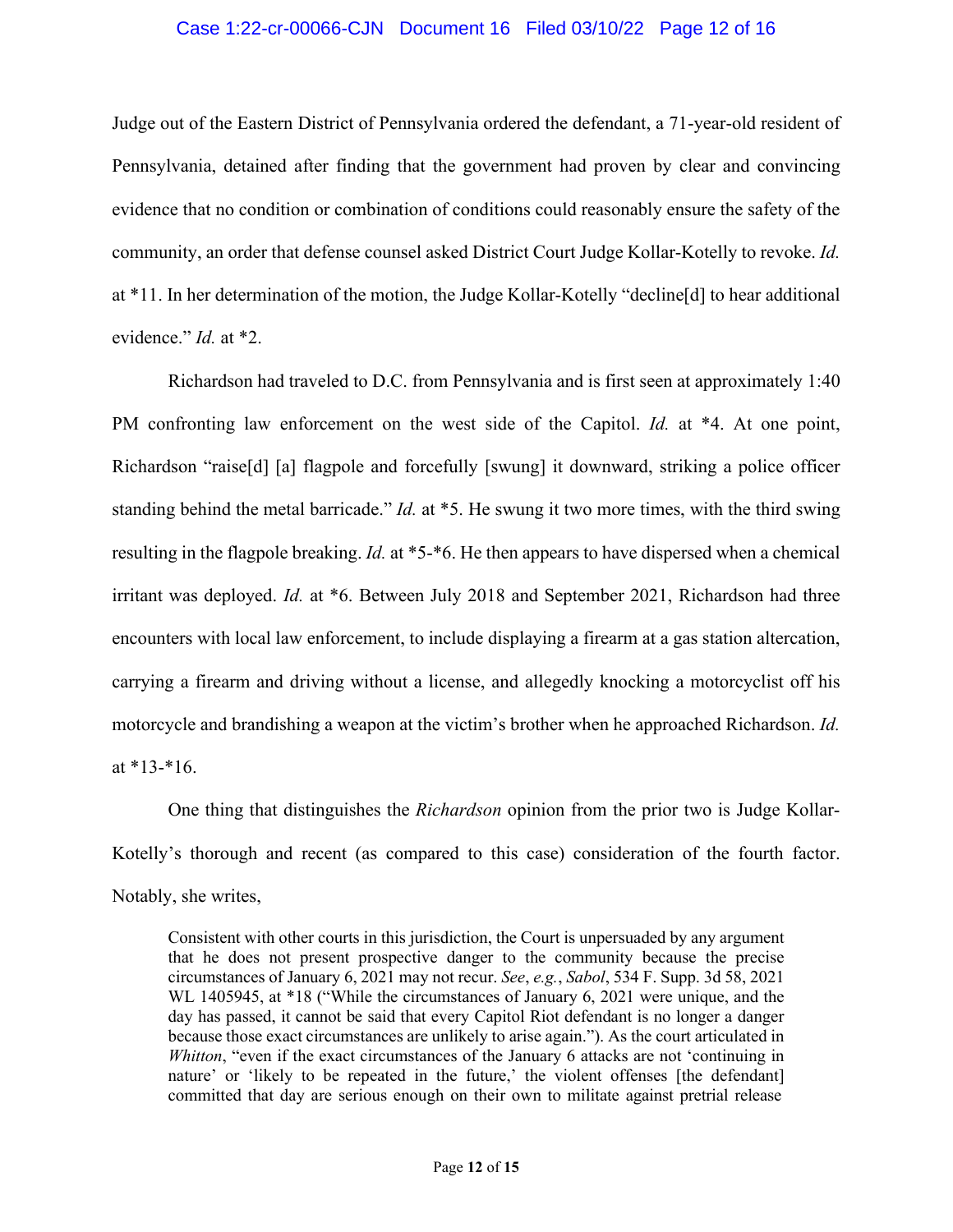under this first Section 3142(g) factor." 534 F. Supp. 3d 32, 2021 WL 1546931, at \*9. The same is true as to Defendant Richardson. *See Munchel*, 991 F.2d at 1284 (observing that Capitol Riot defendants who acted violently are in a different category of dangerousness than those who did not do so).

*Id.* at \*35. In weighing the 18 U.S.C. § 3142(g) factors, Judge Kollar-Kotelly, in an analysis that more directly mirrors the appropriate analysis in this case, finds that all four of the factors weigh in favor of pretrial detention. The government asks this Court to make the same finding as to Beddingfield and issue the government's requested order of pretrial detention.

### $V_{\bullet}$ **THE MAGISTRATE JUDGE'S PROPOSED CONDITIONS ARE NOT SUFFICIENT**

Following the detention hearing, the Magistrate Judge filed his proposed conditions of release. ECF No. 15. For all the reasons above, the government generally believes that the conditions are insufficient and respectfully disagrees with the Magistrate Judge's decision to craft these conditions. With most January 6 defendants, due to their paucity of contacts with the criminal justice system, the Court is left to wonder how the defendant might perform under conditions of release. Here, there is no question, for Beddingfield was on conditions of release for attempted murder when he went to the Capitol with his father to, as his father proclaimed on social media, take their country back from "those commie bastards." Even if the government has no evidence of preparation for violence beyond Beddingfield's declaration that all antifa deserve a slow death, Beddingfield certainly did not hesitate to engage in violence against law enforcement when the opportunity presented itself.

Further, even though his conditions of release prohibited any access to social media, one of the first things Beddingfield did after being released was to set up not one, but **two** new social media accounts. Further, even though he had gone through the experience of shooting someone in the head and earning a felony conviction at such a young age, at the time the government served legal process on Apple, his game center ID was still listed as Bullet Slinging Slasher.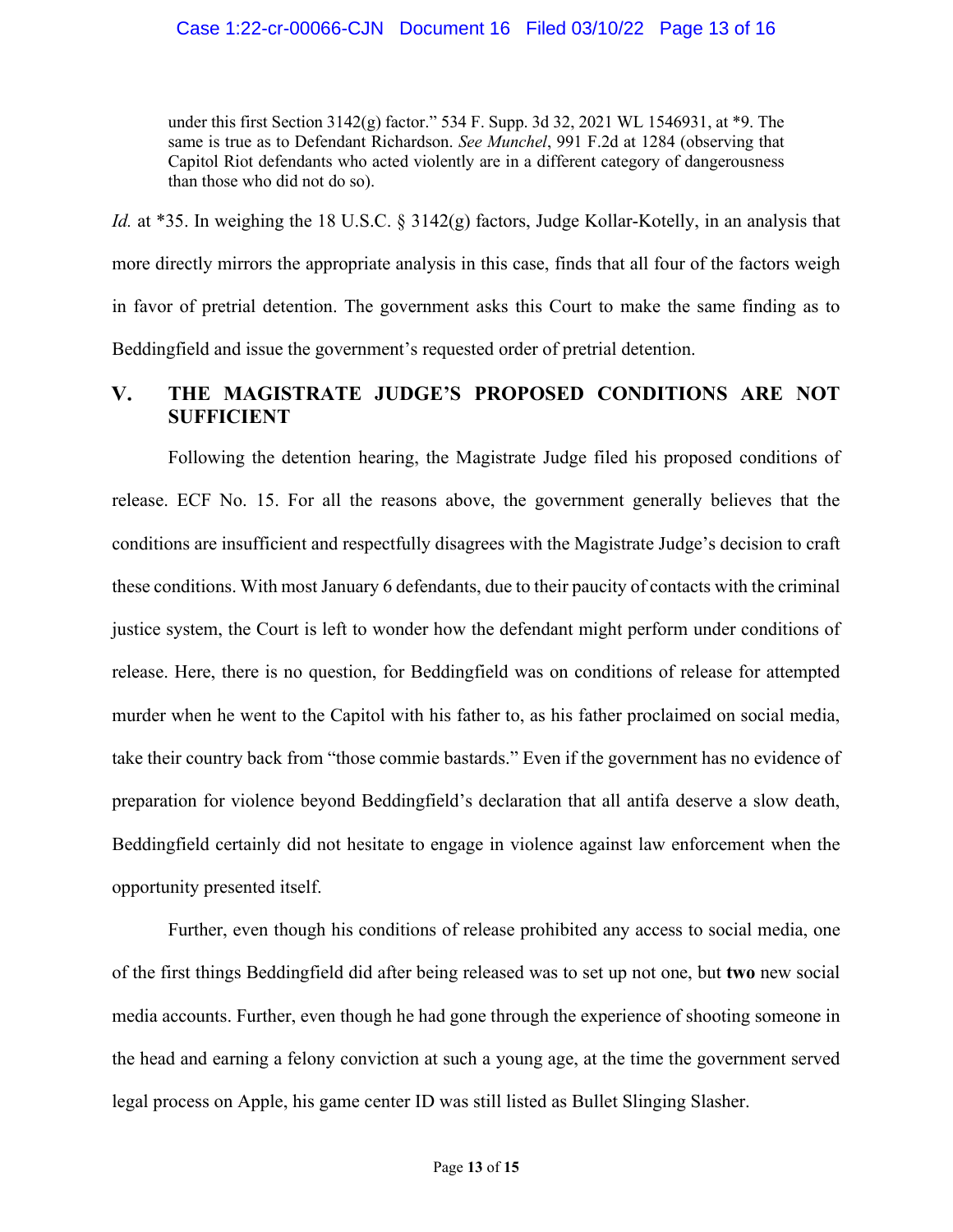### Case 1:22-cr-00066-CJN Document 16 Filed 03/10/22 Page 14 of 16

It is not a wise course of action to release a young man with a violent criminal history and an affinity for firearms, violence, trolling and inciting others, and violating the trust of the courts into the sole care and custody of a seventy-four-year-old man who lives alone without the internet or a cellphone in rural North Carolina.

For many other January 6 defendants charged with violent crimes, that day appears to have been the apex of their propensity for violence and out of character with their established personal history. Beddingfield, as shown by his violent prior felony conviction, by his violation of his pretrial conditions of release with a federal violent felony offense in the instant case, and by the continued deployment of violent rhetoric, alleged reckless driving, and illegal firearms possession while under probation as well as all the other facts and proffers made by the government and found by the court, is a danger to the community and no combination of conditions of release can reasonably assure the safety of others from him.

### VI. **MOTION TO CONTINUE OF THE STAY OF DEFENDANT'S RELEASE PENDING THIS COURT'S DETERMINATION OF THIS MOTION**

For the good cause shown in all the filings, facts, and arguments before the Court, the government asks this Court to extend the Magistrate Judge's stay of the Magistrate Judge's order of release until it can consider and rule on the government's motion to revoke the same.

## **[THIS SPACE INTENTIONALLY LEFT BLANK]**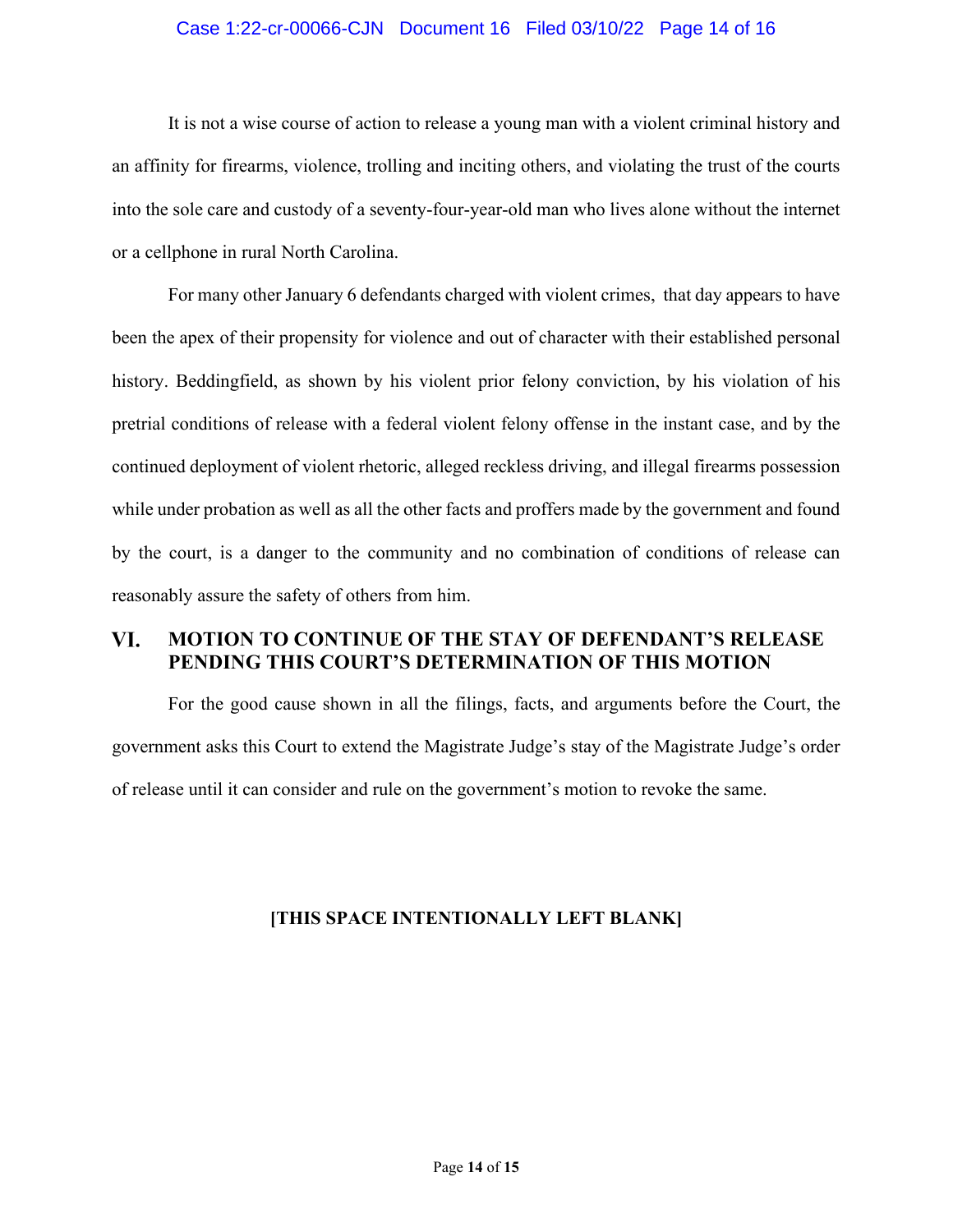# **VII. CONCLUSION**

For all these reasons, the government believes that there is clear and convincing evidence that no condition or combination of conditions may be crafted by this Court that would reasonably ensure the safety of the community as Beddingfield awaits trial.

> Respectfully submitted, Matthew M. Graves United States Attorney DC Bar No. 481052

A

By:

SEAN P. MURPHY Assistant United States Attorney D.C. Bar No. 1187821 Torre Chardon, Ste 1201 350 Carlos Chardon Ave San Juan, PR 00918 787-766-5656 sean.murphy@usdoj.gov